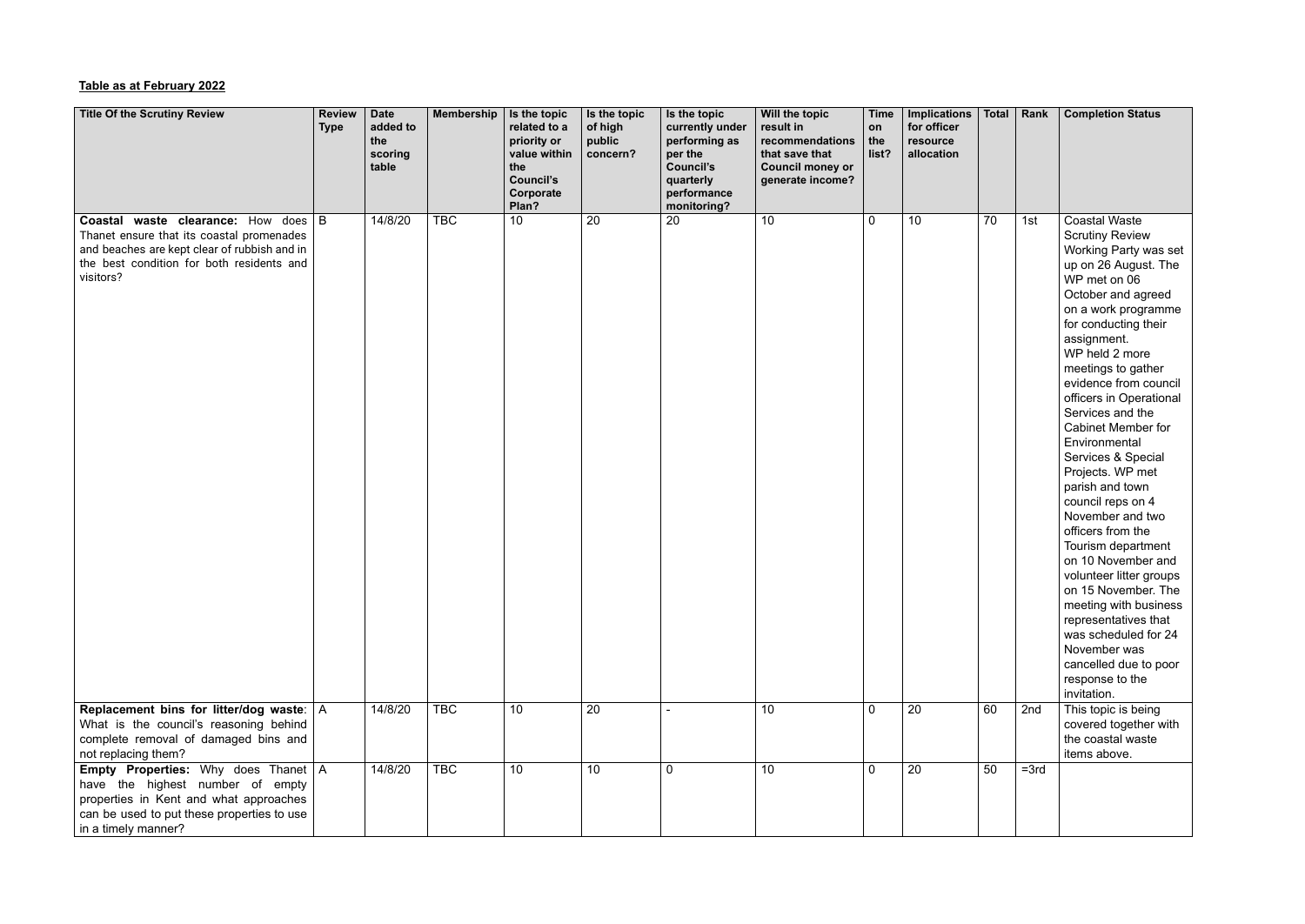| Managing anti-social behaviour on   B<br>Thanet beaches: Are beach inspectors<br>the best way to control or manage beach<br>behaviour?                                                                                      |   | 14/8/20 | <b>TBC</b> | 10 | 20              |                | 10             | $\mathbf 0$    | 10              | 50 | $=3rd$  |                                                                                                                                                                                                                                                     |
|-----------------------------------------------------------------------------------------------------------------------------------------------------------------------------------------------------------------------------|---|---------|------------|----|-----------------|----------------|----------------|----------------|-----------------|----|---------|-----------------------------------------------------------------------------------------------------------------------------------------------------------------------------------------------------------------------------------------------------|
| Private rented sector: How does TDC<br>regulate private landlords and letting<br>agencies in Thanet?                                                                                                                        | B | 14/8/20 | <b>TBC</b> | 10 | 10              |                | 10             | $\mathbf{0}$   | 10 <sup>1</sup> | 40 | $= 5th$ |                                                                                                                                                                                                                                                     |
| Weed killer usage: What is the best B<br>approach for managing grass and hedges<br>in public open spaces in the district that<br>can be used to replace the use of weed<br>killers?                                         |   | 14/8/20 | <b>TBC</b> | 10 | 10 <sup>°</sup> |                | 10             | $\overline{0}$ | 10 <sup>1</sup> | 40 | $= 5th$ |                                                                                                                                                                                                                                                     |
| Camper Vehicles being parked on the $ B $<br>street for too long: What is the impact of<br>parked Camper vans on the Thanet roads<br>and can this be regulated by Thanet<br><b>District Council?</b>                        |   | 14/8/20 | <b>TBC</b> | 10 | 10              |                | 10             | $\overline{0}$ | 10              | 40 | $= 5th$ |                                                                                                                                                                                                                                                     |
| <b>Promenades</b> - safety concerns cyclists   B<br>speeding and sharing the footpath: Would<br>a dedicated cycle path (or markings) along<br>the promenade help control bike/<br>pedestrian placement (and cyclist speed)? |   | 14/8/20 | <b>TBC</b> | 10 | 20              |                | $\mathbf 0$    | $\mathbf 0$    | 10              | 40 | $= 5th$ |                                                                                                                                                                                                                                                     |
| Statues and Blue Plaques: What would   B<br>be the best approach for managing the<br>discussion on and review of suitability of<br>statues and plaques in the district?                                                     |   | 14/8/20 | <b>TBC</b> | 10 | 20              |                | $\mathbf 0$    | $\mathbf 0$    | 10 <sup>1</sup> | 40 | $= 5th$ | Panel received three<br>update reports via the<br><b>Memorials Working</b><br>Group Chair. Panel<br>agreed on 20 April to<br>keep this activity in<br>abeyance until after<br>new legislation<br>national monuments<br>and heritage was<br>enacted. |
| Water user group regulation: What role   C<br>does TDC have in ensuring the safety of<br>swimmers and other water users from the<br>behaviour of boat and jet ski users in<br>Thanet bays?                                  |   | 14/8/20 | <b>TBC</b> | 10 | 20              |                | $\overline{0}$ | $\mathbf{0}$   | 0               | 30 | $=10th$ |                                                                                                                                                                                                                                                     |
| <b>Rough Sleepers:</b> what are we doing $\mathbf{C}$<br>about this as a long term plan of<br>addressing the issue (post COVID-19)?                                                                                         |   | 14/8/20 | <b>TBC</b> | 10 | 10              | $\overline{0}$ | 10             | $\overline{0}$ | 0               | 30 | $=10th$ |                                                                                                                                                                                                                                                     |
| <b>Modern Slavery:</b> - hand car washes. Is $ C $<br>there any intervention the council can do<br>to address the issue of modern slavery?                                                                                  |   | 14/8/20 | <b>TBC</b> | 10 | 10 <sup>°</sup> |                | $\mathbf 0$    | $\overline{0}$ | 0               | 20 | $=12th$ | Kent Police to make a<br>presentation on 18<br>January 2022 after<br>which the Panel would<br>decide if there is<br>further action required<br>with this topic.                                                                                     |
| Shellfish collection enforcement: How $\mid$ C<br>is the collection of shellfish from Thanet                                                                                                                                |   | 14/8/20 | <b>TBC</b> | 10 | 10 <sup>°</sup> |                | $\mathbf 0$    | $\mathbf{0}$   | 0               | 20 | $=12th$ |                                                                                                                                                                                                                                                     |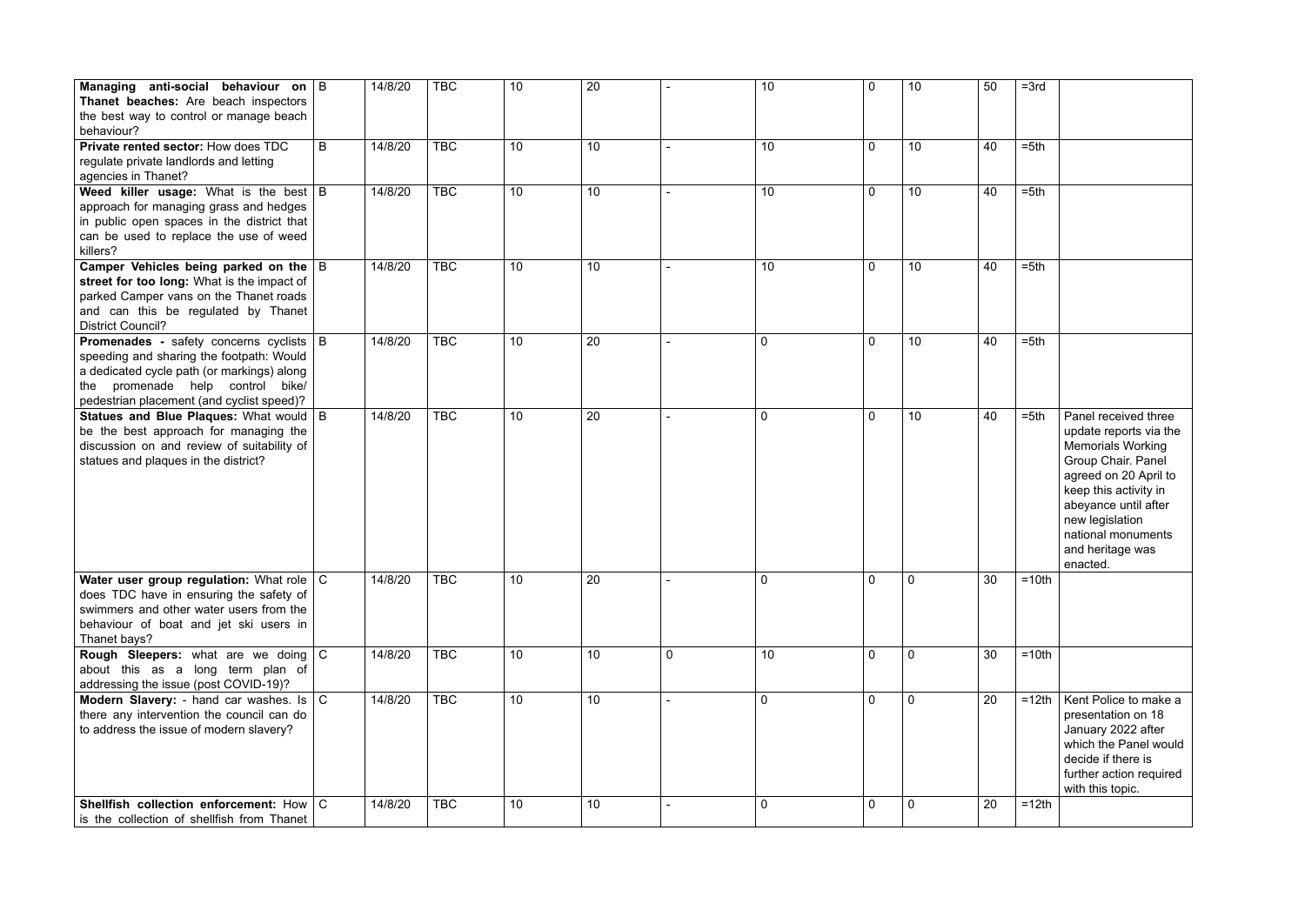| can<br>∣ beaches<br>$r0$ $r1$<br>how<br>and<br>regulatec |  |  |  |  |  |  |
|----------------------------------------------------------|--|--|--|--|--|--|
| e best manaded?<br>l enforcement be besu                 |  |  |  |  |  |  |

A:1 Day – 4 weeks Review: **limited officer resource allocations required** for a successful review

B:More than 4 weeks and up to 3 months – **significant officer resource allocations required** for a successful review

C:More than 3 months: **very significant officer resource allocation required** for a successful review

## **Completed Reviews**

| <b>Title Of the Scrutiny Review</b>                                                                                                                                                                                                       | <b>Review</b><br><b>Type</b> | <b>Date</b><br>added to<br>the<br>scoring<br>table | Membership | Is the topic<br>related to a<br>priority or<br>value within<br>the<br><b>Council's</b><br>Corporate<br>Plan? | Is the topic<br>of high<br>public<br>concern? | Is the topic currently<br>under-performing as<br>per the Council's<br>quarterly<br>performance<br>monitoring? | Will the topic<br>result in<br>recommendations<br>that save that<br><b>Council money or</b><br>generate income? | <b>Time</b><br>on the<br>list? | Implication<br>s for<br>officer<br>resource<br>allocation |    |         | Total   Rank   Completion Status                                                                                                                                                                                                                                                                                                                |
|-------------------------------------------------------------------------------------------------------------------------------------------------------------------------------------------------------------------------------------------|------------------------------|----------------------------------------------------|------------|--------------------------------------------------------------------------------------------------------------|-----------------------------------------------|---------------------------------------------------------------------------------------------------------------|-----------------------------------------------------------------------------------------------------------------|--------------------------------|-----------------------------------------------------------|----|---------|-------------------------------------------------------------------------------------------------------------------------------------------------------------------------------------------------------------------------------------------------------------------------------------------------------------------------------------------------|
| <b>Street Scene:</b> Abandoned vehicles - how $\mid$ B<br>can TDC speed up time taken to clear<br>abandoned vehicles?                                                                                                                     |                              | 14/8/20                                            | <b>TBC</b> | $\overline{10}$                                                                                              | 10                                            |                                                                                                               | 10                                                                                                              | $\overline{0}$                 | 10                                                        | 40 | $= 5th$ | officer report<br>considered on 18<br>Feb 2021 and the<br>Panel confirming<br>the<br>recommendation<br>that<br>Communications<br>could be<br>strengthened on<br>the council's<br>process to inform<br>residents of the<br>procedures and<br>timescales that<br>the council was<br>confined to under<br>the legislation.<br>review<br>completed. |
| - Is selective $\boxed{C}$<br><b>Selective</b><br><b>Licensing</b><br>licensing the best way forward for the<br>improvement of the privately rented sector<br>Thanet and if so, could it be replicated in<br>other areas of the district? |                              | 14/8/20                                            | <b>TBC</b> | 10                                                                                                           | 10                                            |                                                                                                               | 20                                                                                                              | $\mathbf 0$                    | $\mathbf 0$                                               | 40 | $= 5th$ | officer report<br>considered.<br>review<br>completed.                                                                                                                                                                                                                                                                                           |